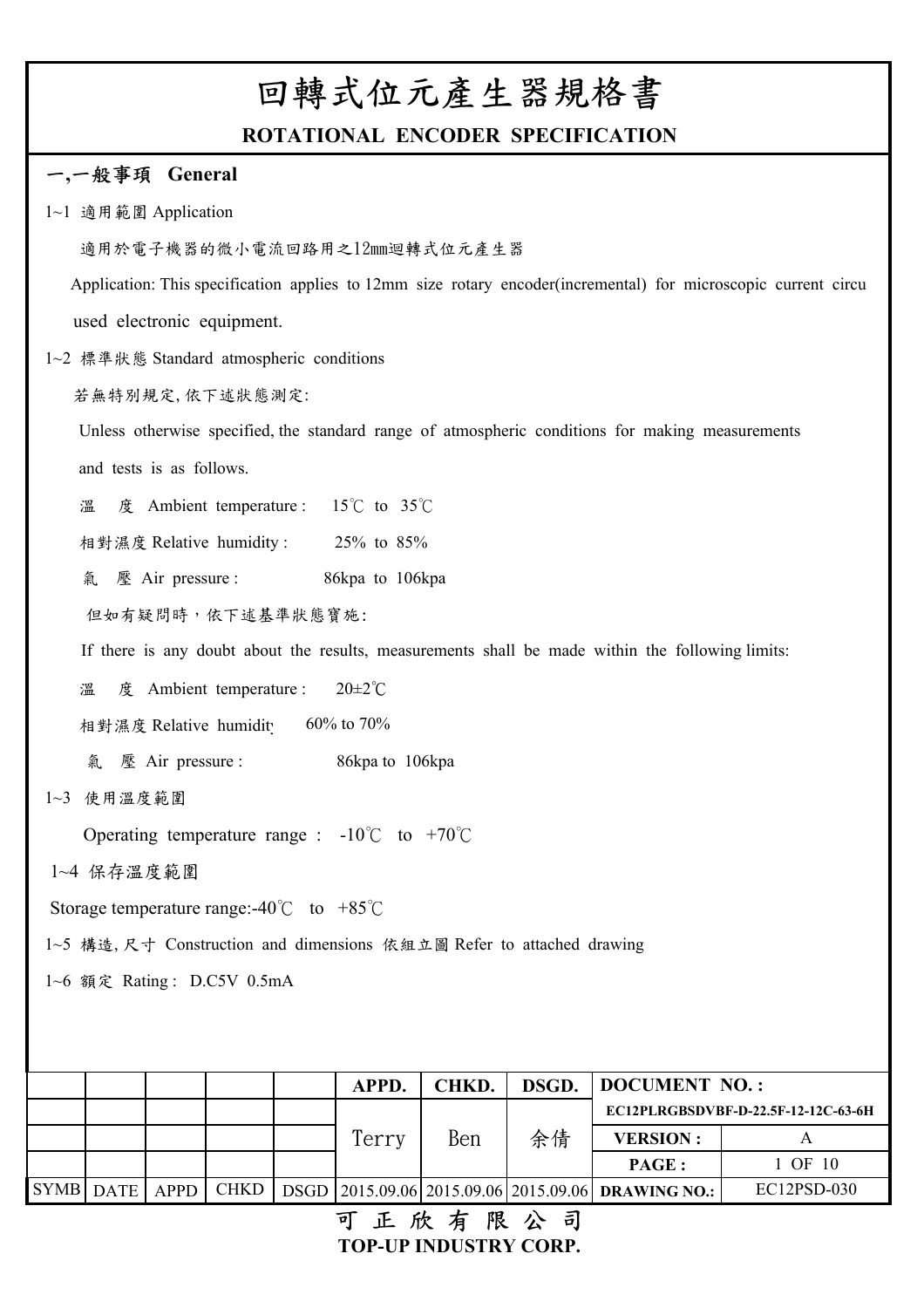# 回轉式位元產生器規格書

**ROTATIONAL ENCODER SPECIFICATION**

### 二**.** 電氣性能 **Electrical Characteristics**

| NO.     | 項                | $\overline{a}$<br>item |             |                                      | 條<br>conditions                    | 件                |                  | 規                                    | 格<br>specifications                     |   |                |  |  |
|---------|------------------|------------------------|-------------|--------------------------------------|------------------------------------|------------------|------------------|--------------------------------------|-----------------------------------------|---|----------------|--|--|
|         |                  |                        |             |                                      |                                    |                  |                  | A. B 二信號的輸出時間相位                      |                                         |   |                |  |  |
|         |                  |                        |             |                                      |                                    |                  |                  |                                      |                                         |   |                |  |  |
|         |                  |                        |             |                                      |                                    |                  |                  | 差,詳細如<圖一>所示.                         |                                         |   |                |  |  |
|         |                  |                        |             |                                      |                                    |                  |                  | (圖中虛線表示掣子點定位置)                       |                                         |   |                |  |  |
|         |                  |                        |             |                                      |                                    |                  |                  | 2. Phase-different signals           |                                         |   |                |  |  |
|         |                  |                        |             |                                      |                                    |                  |                  | (Signal A. & signal B)               |                                         |   |                |  |  |
|         |                  |                        |             |                                      |                                    |                  |                  | Details shown in $\langle$ fig.1 $>$ |                                         |   |                |  |  |
|         |                  |                        |             |                                      |                                    |                  |                  | (The broken line shows detent        |                                         |   |                |  |  |
|         |                  |                        |             |                                      |                                    |                  |                  | position of with detent type.)       |                                         |   |                |  |  |
|         |                  | 輸出信號                   |             | <圖一> <fig.1></fig.1>                 |                                    |                  |                  |                                      |                                         |   |                |  |  |
|         |                  | output signal          |             | 號<br>軸回轉方向<br>信                      |                                    |                  |                  |                                      | 輸出波形 Output                             |   |                |  |  |
|         | format           |                        |             | Shaft rotational direction<br>Signal |                                    |                  |                  |                                      | 定速旋轉 constant speed: 360°               |   |                |  |  |
| $2 - 1$ |                  |                        |             |                                      |                                    | A (A-C 端子間)      |                  | OFF<br><b>ON</b>                     |                                         |   |                |  |  |
|         |                  |                        |             | 順時針方向                                |                                    |                  | A (Terminal A-C) |                                      |                                         |   |                |  |  |
|         |                  |                        |             | C. W.                                | B (B-C 端子間)                        |                  |                  | OFF<br>ON                            |                                         |   |                |  |  |
|         |                  |                        |             |                                      |                                    |                  |                  |                                      |                                         | B | (Terminal B-C) |  |  |
|         |                  |                        |             |                                      |                                    | A (A-C 端子間)      |                  | <b>OFF</b>                           |                                         |   |                |  |  |
|         |                  |                        |             | 反時針方向                                |                                    | A (Terminal A-C) |                  | <b>ON</b>                            |                                         |   |                |  |  |
|         |                  |                        |             | C. C. W.                             |                                    | B (B-C 端子間)      |                  | OFF                                  | $\mathbf{I}$                            |   |                |  |  |
|         |                  |                        |             |                                      |                                    | B                | (Terminal B-C)   | ON                                   |                                         |   |                |  |  |
|         |                  | 分解能                    |             |                                      | 旋轉一圈所產生脈波數目.                       |                  |                  |                                      | 各相12脈波/360°                             |   |                |  |  |
| $2 - 2$ |                  | Resolution             |             |                                      | Number of pulses in 360° rotation. |                  |                  |                                      | 12 pulses $/360^{\circ}$ for each phase |   |                |  |  |
|         |                  |                        |             |                                      |                                    |                  |                  |                                      | (1掣子點 1 Pulse) (1 click 1 pulse)        |   |                |  |  |
|         |                  |                        |             |                                      | APPD.                              | CHKD.            | DSGD.            | <b>DOCUMENT NO.:</b>                 |                                         |   |                |  |  |
|         |                  |                        |             |                                      |                                    |                  |                  |                                      | EC12PLRGBSDVBF-D-22.5F-12-12C-63-6H     |   |                |  |  |
|         |                  |                        |             |                                      | Terry                              | Ben              | 余倩               | <b>VERSION:</b>                      | $\mathbf{A}$                            |   |                |  |  |
|         |                  |                        |             |                                      |                                    |                  |                  | PAGE:                                | 2 OF 10                                 |   |                |  |  |
|         | <b>SYMB DATE</b> | <b>APPD</b>            | <b>CHKD</b> | <b>DSGD</b>                          | 2015.09.06                         | 2015.09.06       | 2015.09.06       | <b>DRAWING NO.:</b>                  | EC12PSD-030                             |   |                |  |  |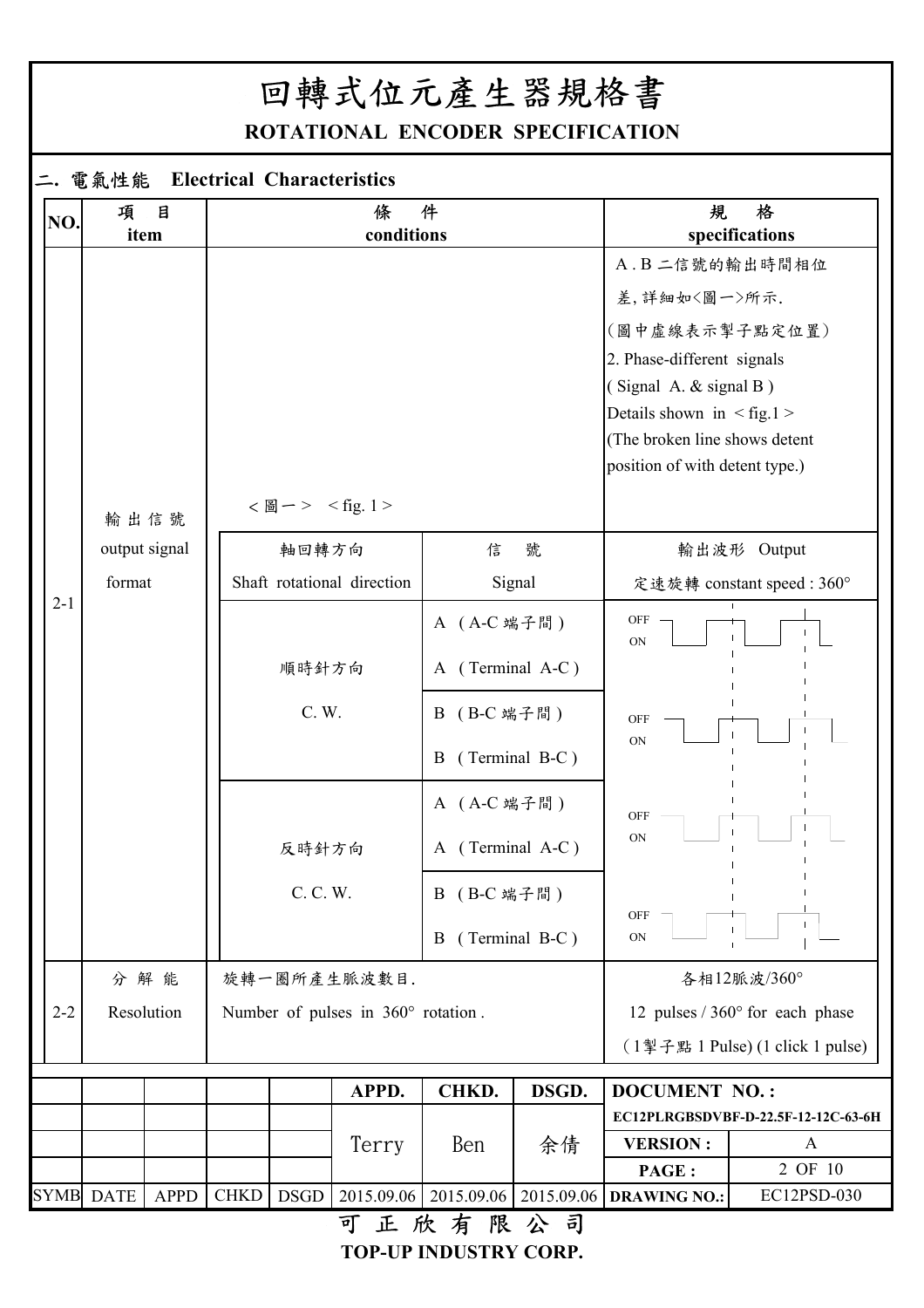|             |                                      |             |                                                              |                                                           | 回轉式位元產生器規格書<br>ROTATIONAL ENCODER SPECIFICATION                                                                                                                                                                                                                                                                                                                                                                                                                                                                       |                                          |             |                                                         |                                                     |
|-------------|--------------------------------------|-------------|--------------------------------------------------------------|-----------------------------------------------------------|-----------------------------------------------------------------------------------------------------------------------------------------------------------------------------------------------------------------------------------------------------------------------------------------------------------------------------------------------------------------------------------------------------------------------------------------------------------------------------------------------------------------------|------------------------------------------|-------------|---------------------------------------------------------|-----------------------------------------------------|
| NO.         | 項<br>目<br>item                       |             |                                                              |                                                           | 件<br>條<br>conditions                                                                                                                                                                                                                                                                                                                                                                                                                                                                                                  |                                          |             | 規                                                       | 格<br>specifications                                 |
| $2 - 3$     | 切换特性<br>Switching<br>characteristics |             | (2). Test circuit : $\langle fig. 2 \rangle$ .<br>Terminal A | < 圖二> < fig. 2><br>$10K\Omega$<br>纵端子<br>位元產生器<br>ENCODER | Measurement shall be made under the condition as follows.<br>(1). Shaft rotational speed : $360^{\circ}$ / S<br>C端子<br>Terminal C                                                                                                                                                                                                                                                                                                                                                                                     | 切换測定回路如<圖二>所示,以直流電壓5V,軸回轉速度為每秒鐘回轉360°測定. |             |                                                         |                                                     |
| $2 - 4$     | 滑動 雜 音<br>Sliding noise              |             | (1) 震顛雜音 Chattering                                          |                                                           | 如〈圖三〉所示,位元由狀態OFF→ON或ON→<br>OFF變化時,輸出電壓在1.5V~3.5V的切換時間稱之<br>Details shown in $\langle$ fig.3> Specified by the<br>signal's passage time from 3.5V to 1.5V<br>or from 1.5V to 3.5V of each switching<br>position (code OFF $\rightarrow$ ON or ON $\rightarrow$ OFF).<br>注意:針對震顛雜音(tl,t3)部分,請於訊號<br>抓取上加以遮蔽,進行過濾雜訊。<br>建議追加過濾迴路,如〈圖四〉所示。<br>Note: To avoid chattering $(1 \cdot 13)$ , please consider<br>masking time and adding C/R filters on your<br>circuit for pulse count design, as show in <fig. 4="">.</fig.> |                                          |             |                                                         | $t_1$ , $t_3 \leq 3$ ms                             |
|             |                                      |             |                                                              |                                                           |                                                                                                                                                                                                                                                                                                                                                                                                                                                                                                                       |                                          |             |                                                         |                                                     |
|             |                                      |             |                                                              |                                                           | APPD.<br>Terry                                                                                                                                                                                                                                                                                                                                                                                                                                                                                                        | CHKD.<br>Ben                             | DSGD.<br>余倩 | <b>DOCUMENT NO.:</b><br><b>VERSION:</b>                 | EC12PLRGBSDVBF-D-22.5F-12-12C-63-6H<br>A<br>3 OF 10 |
| <b>SYMB</b> | <b>DATE</b>                          | <b>APPD</b> | <b>CHKD</b>                                                  | <b>DSGD</b>                                               | 可工的士服八日                                                                                                                                                                                                                                                                                                                                                                                                                                                                                                               |                                          |             | PAGE :<br>2015.09.06 2015.09.06 2015.09.06 DRAWING NO.: | EC12PSD-030                                         |

可正欣有限公司 **TOP-UP INDUSTRY CORP.**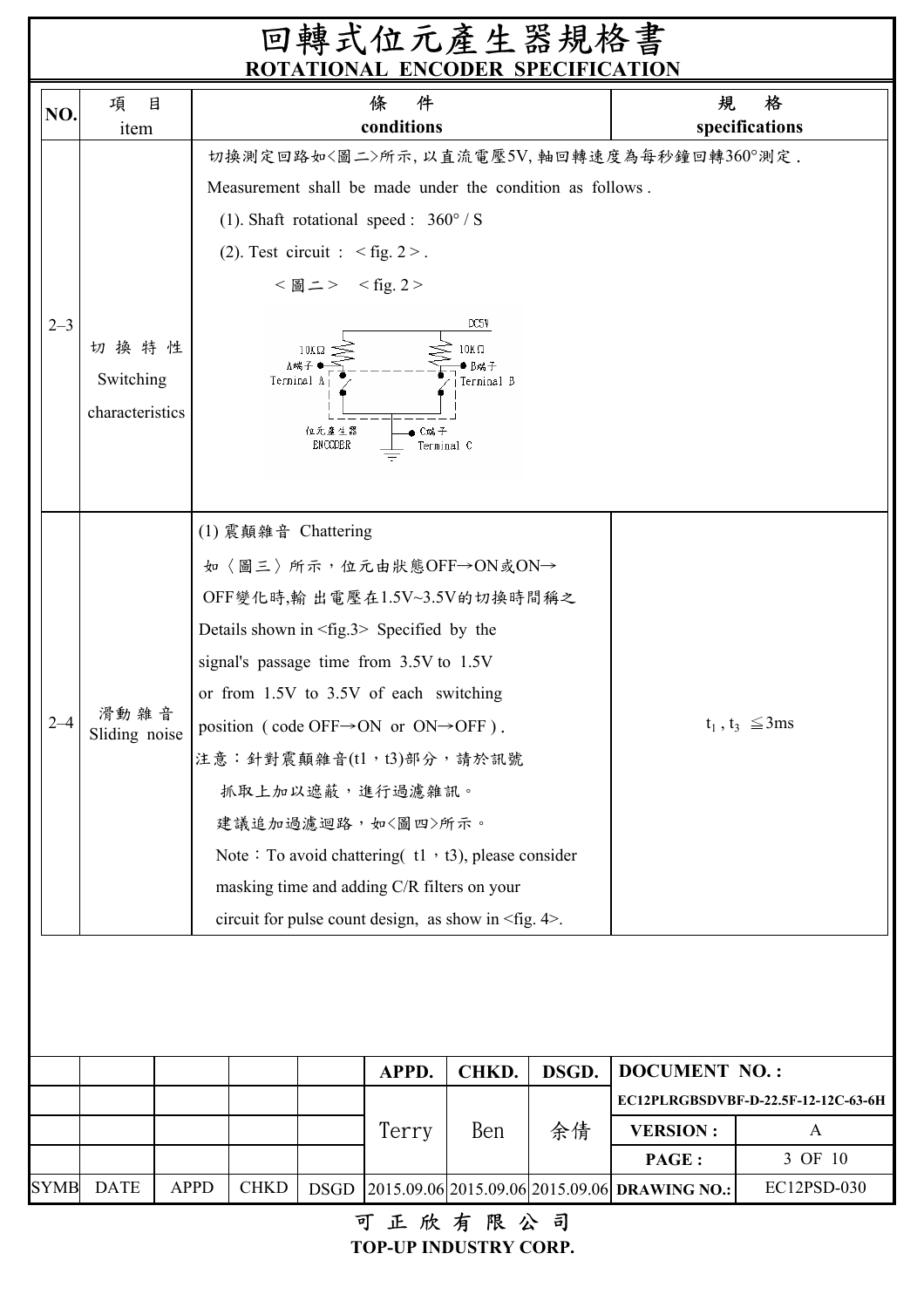|             | $\boxtimes$<br>項 |             |                                                                                           |    | ROTATIONAL ENCODER SPECIFICATION<br>件<br>條                                                                                                                                                                                                                                                                                                                                                                                                                          |                          |                                                                                      | 規                                                                    | 格                                   |
|-------------|------------------|-------------|-------------------------------------------------------------------------------------------|----|---------------------------------------------------------------------------------------------------------------------------------------------------------------------------------------------------------------------------------------------------------------------------------------------------------------------------------------------------------------------------------------------------------------------------------------------------------------------|--------------------------|--------------------------------------------------------------------------------------|----------------------------------------------------------------------|-------------------------------------|
| NO.         |                  |             |                                                                                           |    | conditions                                                                                                                                                                                                                                                                                                                                                                                                                                                          |                          |                                                                                      |                                                                      | specifications                      |
|             | item             |             | (2) 跳躍雜音 Bounce<br>1ms時, 則視為同一跳躍雜音.                                                       |    | 如<圖三>所示,位元在ON的狀態時,電壓超過1.5V以上的<br>時間視為.當在位元ON狀態時,與震顛雜音(t <sub>1</sub> 或t3)時間間<br>隔小于1ms時,則該跳躍雜音視為震顛雜音的一部份.<br>當在位元ON狀態時,兩個跳躍雜音間的間隔小于<br>Details shown in $\langle$ fig.3> . Specified by the time of<br>voltage change exceed 1.5V in code - ON area.<br>When the bounce has code - ON time less than<br>lms between chatterings $(t_1$ or $t_3$ ), the voltage<br>change shall be regarded as a part of chattering.<br>When the code - ON time between 2 bounces is |                          |                                                                                      |                                                                      | t2 $\leq$ 2ms                       |
|             |                  |             |                                                                                           |    | less than 1ms, they are regarded as 1 linked bounce.                                                                                                                                                                                                                                                                                                                                                                                                                |                          |                                                                                      |                                                                      |                                     |
|             |                  |             | (3) 滑動雜音 Sliding noise<br>位元OFF狀態時的電壓變動.                                                  |    | The voltage change in code-OFF area                                                                                                                                                                                                                                                                                                                                                                                                                                 |                          |                                                                                      |                                                                      | 3.5V 以上<br>3.5V Min.                |
|             |                  |             | <圖三> <fig.3><br/>5Y<br/>OFF<br/><math>3.5V -</math><br/><math>1.5 -</math><br/>ON</fig.3> | t1 | t2<br>$(t_1,t_2)$ : Masking time to avoid chattering                                                                                                                                                                                                                                                                                                                                                                                                                | ΑO<br>$0.01 \mu$ F<br>t3 | <圖 四> <fig. 4=""><br/>Terminal A<br/><math>10\mathrm{K}\Omega</math><br/>10ΚΩ</fig.> | Terminal B<br>10ΚΩ<br>$10K\Omega$<br><b>ENCODER</b><br>-o Terminal C | DC5V<br>-o B<br>$0.01 \mu F$        |
|             |                  |             |                                                                                           |    | 位元OFF狀態: 輸出電壓3.5V以上的狀態稱之.<br>位元ON狀態: 輸出電壓1.5V以下的狀態稱之.<br>Code - OFF area: The area which the voltage is 3.5V or more.<br>Code - ON area: The area which the voltage is $1.5 \text{ V}$ or less.                                                                                                                                                                                                                                                                     |                          |                                                                                      |                                                                      |                                     |
|             |                  |             |                                                                                           |    | APPD.                                                                                                                                                                                                                                                                                                                                                                                                                                                               | CHKD.                    | DSGD.                                                                                | <b>DOCUMENT NO.:</b>                                                 |                                     |
|             |                  |             |                                                                                           |    |                                                                                                                                                                                                                                                                                                                                                                                                                                                                     |                          |                                                                                      |                                                                      | EC12PLRGBSDVBF-D-22.5F-12-12C-63-6H |
|             |                  |             |                                                                                           |    | Terry                                                                                                                                                                                                                                                                                                                                                                                                                                                               | Ben                      | 余倩                                                                                   | <b>VERSION:</b>                                                      | A                                   |
|             |                  |             |                                                                                           |    |                                                                                                                                                                                                                                                                                                                                                                                                                                                                     |                          |                                                                                      | PAGE:                                                                | 4 OF 10                             |
| <b>SYMB</b> | <b>DATE</b>      | <b>APPD</b> | <b>CHKD</b>                                                                               |    |                                                                                                                                                                                                                                                                                                                                                                                                                                                                     |                          |                                                                                      | DSGD 2015.09.06 2015.09.06 2015.09.06 DRAWING NO.:                   | EC12PSD-030                         |

可正欣有限公司

**TOP-UP INDUSTRY CORP.**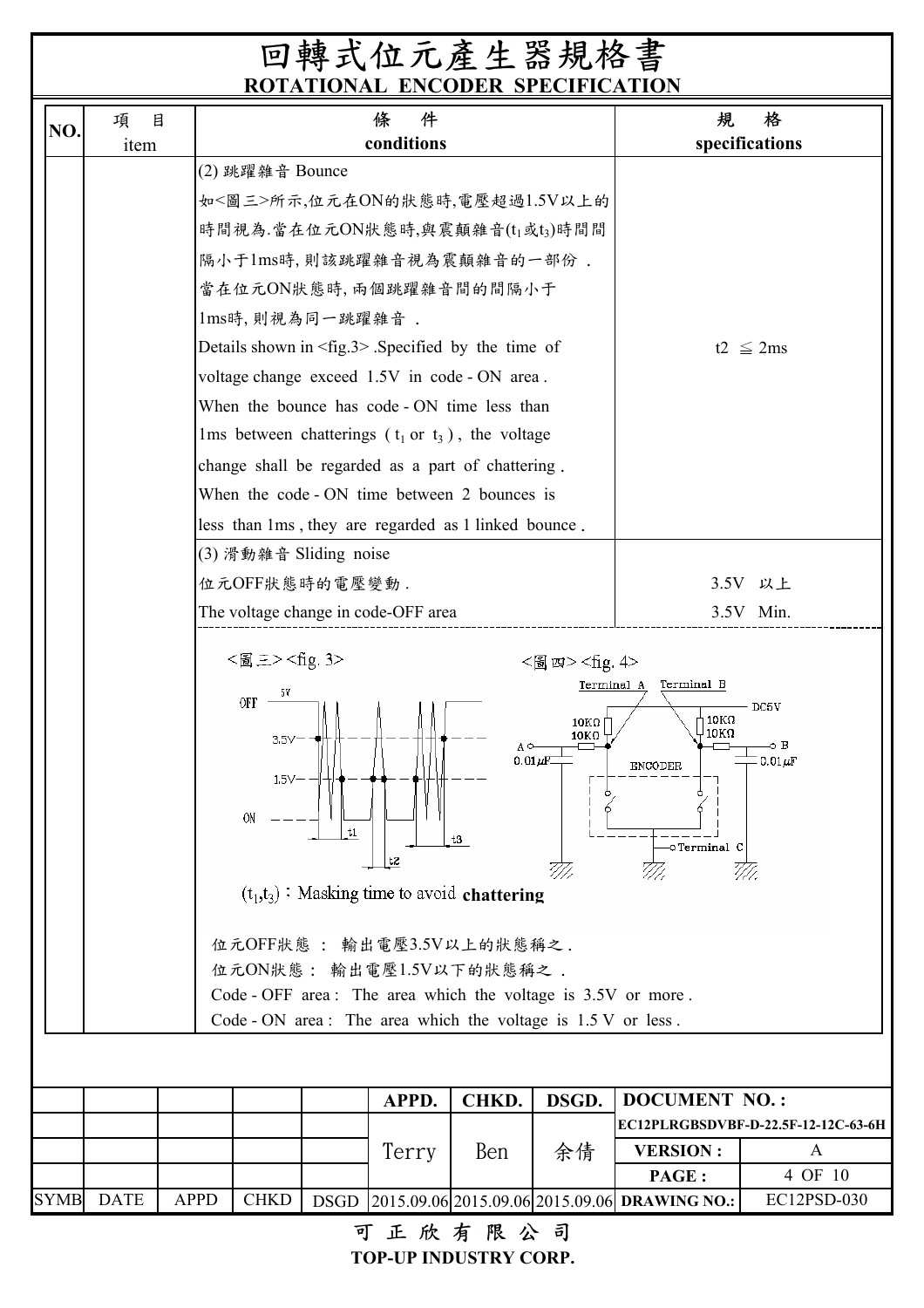| NO.     | 項                                                                                                                                                                                                                                                                                                   | 目                  |  |                                                | 條                                                                                                                                   | 件     |                                                                                              | 規                                                                                                                                                                     | 格                                                                                                                                                         |
|---------|-----------------------------------------------------------------------------------------------------------------------------------------------------------------------------------------------------------------------------------------------------------------------------------------------------|--------------------|--|------------------------------------------------|-------------------------------------------------------------------------------------------------------------------------------------|-------|----------------------------------------------------------------------------------------------|-----------------------------------------------------------------------------------------------------------------------------------------------------------------------|-----------------------------------------------------------------------------------------------------------------------------------------------------------|
|         | item                                                                                                                                                                                                                                                                                                |                    |  |                                                | conditions                                                                                                                          |       |                                                                                              |                                                                                                                                                                       | specifications                                                                                                                                            |
|         |                                                                                                                                                                                                                                                                                                     |                    |  |                                                | 以定速每秒鐘旋轉360°測定之.<br>Measurement shall be made under the condition<br>which the shaft is rotated in $360^{\circ}$ /S (constant speed |       |                                                                                              |                                                                                                                                                                       |                                                                                                                                                           |
| $2 - 5$ | 相位差<br>Phase-difference                                                                                                                                                                                                                                                                             |                    |  | A信號(A-C間)<br>Signal A<br>B信號(B-C間)<br>Signal B | ΔT<br>ΔT                                                                                                                            |       | OFF<br>ON<br>OFF<br>-- ON                                                                    | 如圖五所示, $\Delta T \geq 4$ msec                                                                                                                                         |                                                                                                                                                           |
|         |                                                                                                                                                                                                                                                                                                     |                    |  | Rotational direction -                         | ※與韌體程式之搭配性,請實際使用測試確認之。<br>encoder, please test the part in real condition.                                                          |       |                                                                                              | in $\le$ fig. 5 $>$<br>Note: *The test is conducted with equipment at constant speed: 360°/S<br>X In order to prove the interoperability between the firmware and the | 注意事項:※2.4-2.5之規格,為360°/秒等速下運轉檢測之,與手動旋轉會有所不同。<br>according to Spec. Item 2.4 $\&$ 2.5, and the test result could be different from the result by manual te |
| $2 - 6$ | resistance                                                                                                                                                                                                                                                                                          | 絕緣阻抗<br>Insulation |  |                                                | 外加電壓250VD.C 於固定板與任一端子間.<br>Measurement shall be made under the condition<br>which a voltage of 250V D.C is applied                  |       | 固定板與端子間100MΩ以上.<br>Between individual<br>terminals and attaching<br>plate:100M $\Omega$ MIN. |                                                                                                                                                                       |                                                                                                                                                           |
| $2 - 7$ | between individual terminals and attaching plate.<br>於固定板與任一端子間外加電壓300VA.C.1分鐘<br>或外加 A.C 360V 2 秒鐘測定<br>耐電壓強度<br>A voltage of 300V A.C. shall be applied for 1<br>Dielectric<br>min or a voltage of 360 VA.C. shall be applied for<br>strength<br>2 sec between individual terminals and attaching |                    |  |                                                |                                                                                                                                     |       |                                                                                              |                                                                                                                                                                       | 無損傷,短路及絕緣破壞現象.<br>Without damage to parts arcing or<br>breakdown.                                                                                         |
|         | plate. (Leak current: 1mA)                                                                                                                                                                                                                                                                          |                    |  |                                                |                                                                                                                                     |       |                                                                                              |                                                                                                                                                                       |                                                                                                                                                           |
|         |                                                                                                                                                                                                                                                                                                     |                    |  |                                                | APPD.                                                                                                                               | CHKD. | DSGD.                                                                                        | <b>DOCUMENT NO.:</b>                                                                                                                                                  |                                                                                                                                                           |
|         |                                                                                                                                                                                                                                                                                                     |                    |  |                                                |                                                                                                                                     |       |                                                                                              |                                                                                                                                                                       | EC12PLRGBSDVBF-D-22.5F-12-12C-63-6H                                                                                                                       |
|         |                                                                                                                                                                                                                                                                                                     |                    |  |                                                | Terry                                                                                                                               | Ben   | 余倩                                                                                           | <b>VERSION:</b>                                                                                                                                                       | A                                                                                                                                                         |
|         |                                                                                                                                                                                                                                                                                                     |                    |  |                                                |                                                                                                                                     |       |                                                                                              | PAGE :                                                                                                                                                                | 5 OF 10                                                                                                                                                   |

**TOP-UP INDUSTRY CORP.** 可正欣有限公司

SYMB DATE | APPD | CHKD | DSGD | 2015.09.06 | 2015.09.06 | 2015.09.06 | **DRAWING NO.:** | EC12PSD-030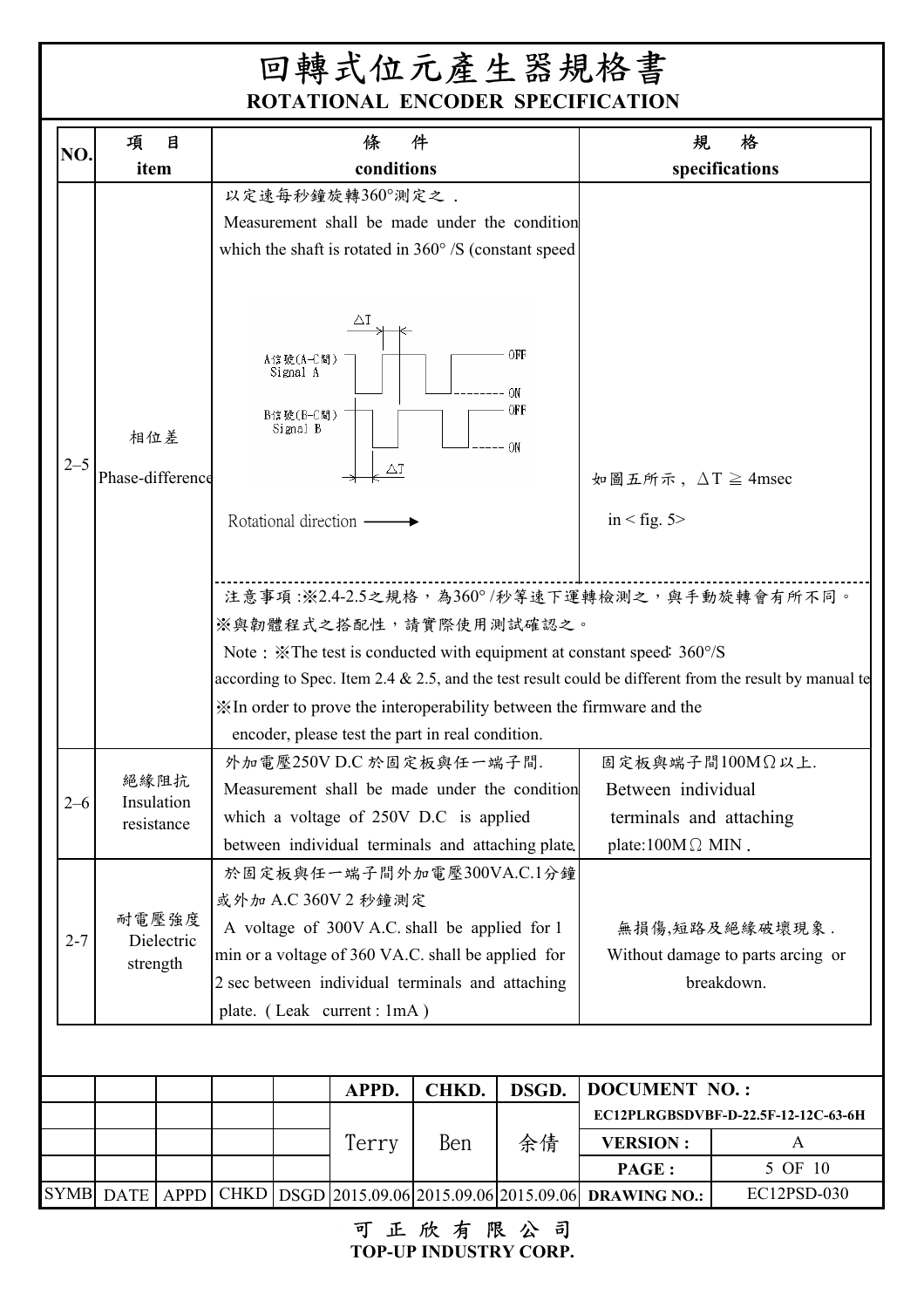# 回轉式位元產生器規格書

**ROTATIONAL ENCODER SPECIFICATION**

|             | <b>Mechanical characteristics</b><br>三. 機械性能 |                                              |             |            |                                                                     |                                                                                                                                            |                             |                                                                      |                                                                                                      |  |  |  |
|-------------|----------------------------------------------|----------------------------------------------|-------------|------------|---------------------------------------------------------------------|--------------------------------------------------------------------------------------------------------------------------------------------|-----------------------------|----------------------------------------------------------------------|------------------------------------------------------------------------------------------------------|--|--|--|
| NO.         | 項                                            | 目                                            |             |            | 條                                                                   | 件                                                                                                                                          |                             | 規                                                                    | 格                                                                                                    |  |  |  |
|             |                                              | item                                         |             |            | conditions                                                          |                                                                                                                                            |                             |                                                                      | specifications                                                                                       |  |  |  |
| $3 - 1$     | angle                                        | 全回轉角度<br>Total rotational                    |             |            |                                                                     |                                                                                                                                            |                             | 360° 回轉                                                              | $360^\circ$ (Endless)                                                                                |  |  |  |
| $3 - 2$     | 掣子脫出力                                        | Detent torque                                |             |            |                                                                     |                                                                                                                                            |                             | $30 - 200$ gf.cm                                                     |                                                                                                      |  |  |  |
| $3 - 3$     |                                              | 掣子點數及位置<br>Number and<br>position of detents |             |            |                                                                     |                                                                                                                                            | 12點掣子                       | 12 detents<br>每點角度: 30°±3°<br>Step angle: $30^{\circ} \pm 3^{\circ}$ |                                                                                                      |  |  |  |
| $3 - 4$     |                                              | 端子強度<br>Terminal strength                    | 方向1分鐘.      |            | 外加靜重300gf之力于端子前端之任意                                                 | A static load of 300gf shall be applied to the<br>tip of terminals for 1 minute in any direction.                                          |                             | 是端子可允許彎曲.                                                            | 端子無損壞或顯著松動,但<br>Without damage or excessive<br>Looseness of terminal.<br>Terminals bend is permitted |  |  |  |
| $3 - 5$     | Push - pull                                  | 軸擠壓引張強度<br>strength of shaft                 |             | 10秒(實裝狀態). | to the shaft in the axial direction<br>for 10sec (After installing) | 在軸之方向加壓力或張力之靜負荷5Kgf<br>Push and pull static load of 5Kgf shall be applied                                                                  |                             | play in shaft .No excessive                                          | 不可有電氣或機械上的異常<br>Without damage or excessive<br>abnormality in rotational feeling.                    |  |  |  |
| $3 - 6$     | 軸                                            | 松 動<br>Shaft wobble                          | shaft.      |            | 軸前端5mm處加上500gf.cm之力矩.                                               | A momentary load of 500gf.cm shall be applied<br>at the point 5mm from the tip of the shaft<br>in a direction perpendicular to the axis of | L:軸的固定長度。<br>L:Shaft Length | $1.0xL/30$ mmp-p以下 (MAX)                                             |                                                                                                      |  |  |  |
|             |                                              |                                              |             |            | APPD.<br>Terry                                                      | CHKD.<br>Ben                                                                                                                               | DSGD.<br>余倩                 | <b>DOCUMENT NO.:</b><br><b>VERSION:</b>                              | EC12PLRGBSDVBF-D-22.5F-12-12C-63-6H<br>A                                                             |  |  |  |
|             |                                              |                                              |             |            |                                                                     |                                                                                                                                            |                             | PAGE:                                                                | 6 OF 10                                                                                              |  |  |  |
| <b>SYMB</b> | <b>DATE</b>                                  | <b>APPD</b>                                  | <b>CHKD</b> |            |                                                                     |                                                                                                                                            |                             | DSGD 2015.09.06 2015.09.06 2015.09.06 DRAWING NO.:                   | EC12PSD-030                                                                                          |  |  |  |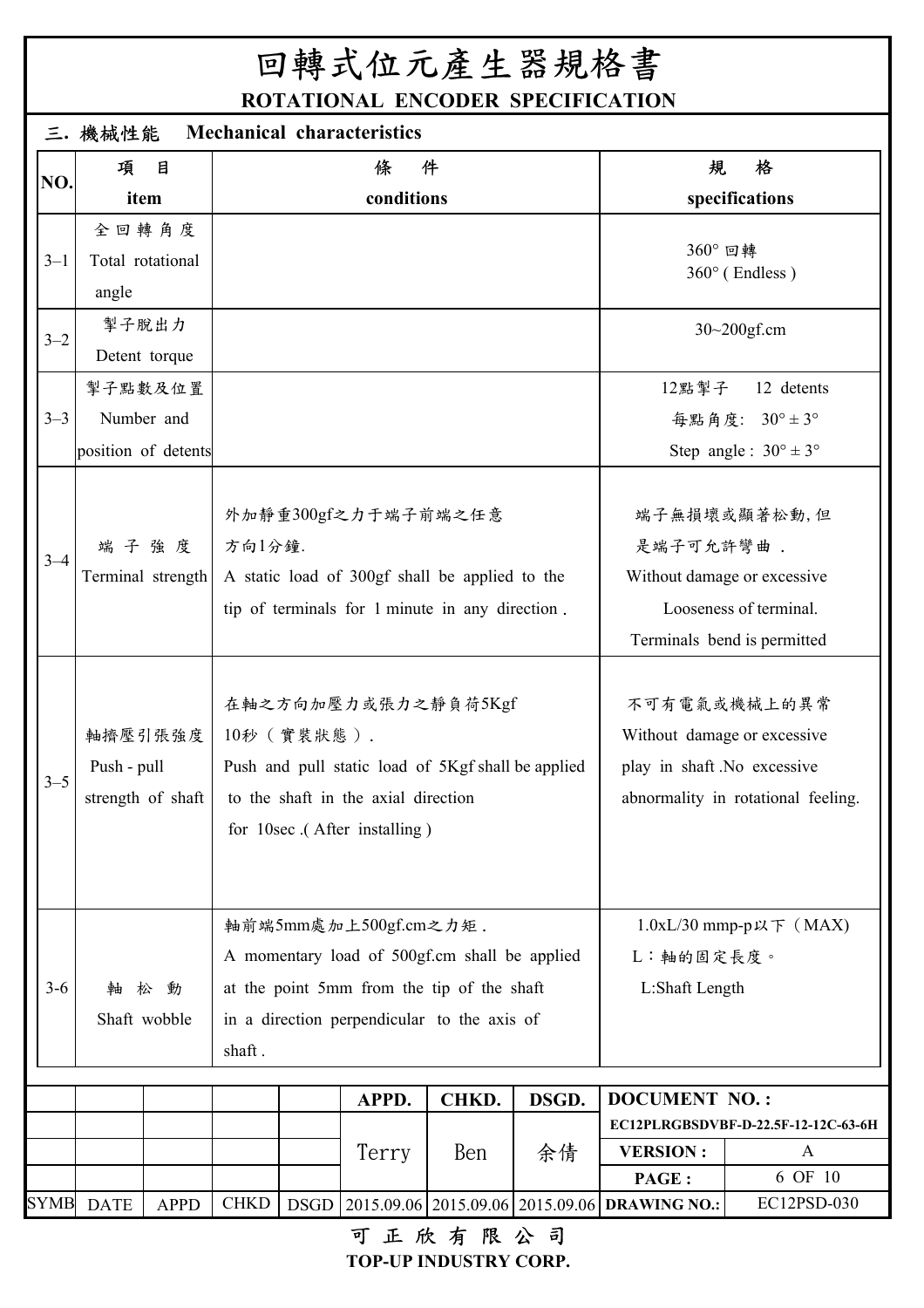| NO.     | 項<br>目             | 件<br>條                                                  | 格<br>規                             |
|---------|--------------------|---------------------------------------------------------|------------------------------------|
|         | item               | conditions                                              | specifications                     |
|         | 軸垂直側壓強度            | 軸前端5mm處,加上2Kgf的靜荷重10秒.                                  | 不可有電氣或機械上的異常                       |
| $3 - 7$ | Side thrust        | A load of 2Kgf shall be applied at the point 5mm        | Without damage or excessive        |
|         | Strength of shaft  | from the tip of the shaft in a direction perpendicular  | play in shaft No excessive         |
|         |                    | to the axis of shaft. (After soldering of the PC board) | abnormality in rotational feeling. |
|         | 軸回轉方向間隙            | 使用角度板測定之                                                | $4^\circ$ 以内                       |
| $3 - 8$ | Rotation Play at   | Mesure with jig for rotational angle.                   | $4^\circ$ MAX.                     |
|         | the click position |                                                         |                                    |
|         | 安裝注意事項             | $lm$ & $k$ (KIN)<br><圖六>軸受固定示意圖。                        | 10kgf.cm 以下。                       |
|         | Notice for         | Tighten the nut according to                            | Tightening torque to be no         |
| $3-9$   | mounting           | $<$ fig.6>                                              | greater than 10kgf.cm.             |
|         |                    | 螺母(Nut)                                                 |                                    |
|         |                    | 固定架(Chassis)                                            |                                    |

## 四**.** 耐久性能 **Endurance characteristics**

| NO.         | 項           | 目               |             |             | 條                                                                                                       | 件     |                                | 規                                                 | 格           |  |
|-------------|-------------|-----------------|-------------|-------------|---------------------------------------------------------------------------------------------------------|-------|--------------------------------|---------------------------------------------------|-------------|--|
|             |             | item            |             |             | conditions                                                                                              |       |                                | specifications                                    |             |  |
|             |             |                 |             |             | 無任何電氣負荷下,軸以每小時600~1000回                                                                                 |       |                                | 震顛雜音: t1,t3≦5mS                                   |             |  |
|             |             |                 |             |             | 轉的速度下,持續進行30,000回轉.                                                                                     |       |                                | 跳躍滑動雜音: t2≦3mS                                    |             |  |
|             |             |                 |             |             | (1回轉為360°往返各一次)                                                                                         |       | 相位差: △T≧2.5msec                |                                                   |             |  |
|             |             |                 |             |             | The shaft of encoder shall be rotated to                                                                |       | 付摯子點機種需有摯子 點的感觸.               |                                                   |             |  |
|             |             |                 |             |             | 30,000 cycles at a speed of $600~1000$ cycles                                                           |       |                                | 其它初期值亦需滿足。                                        |             |  |
|             |             | 回轉壽命            |             |             | per hour without electrical load, after which                                                           |       |                                | Chattering: t1,t3 $\leq$ 5ms                      |             |  |
|             |             | Rotational life |             |             | measurement shall be made.                                                                              |       |                                | Bounce: $t2 \leq 3$ ms                            |             |  |
|             |             |                 |             |             | $(1 \text{ cycle}: \text{ rotate } 360^{\circ} \text{C.C.W.} \text{ rotate } 360^{\circ} \text{ C.W.})$ |       |                                | Phase-difference: $\triangle T \ge 2.5$ msec      |             |  |
|             |             |                 |             |             |                                                                                                         |       | Detent feeling has to remains. |                                                   |             |  |
|             |             |                 |             |             |                                                                                                         |       |                                | (Applied for detent type)                         |             |  |
|             |             |                 |             |             |                                                                                                         |       |                                | Except above items.                               |             |  |
|             |             |                 |             |             |                                                                                                         |       |                                | specifications in clause                          |             |  |
|             |             |                 |             |             |                                                                                                         |       |                                | $2.1 \sim 7$ and $3.1 \sim 8$ shall be satisfied. |             |  |
|             |             |                 |             |             | APPD.                                                                                                   | CHKD. | DSGD.                          | <b>DOCUMENT NO.:</b>                              |             |  |
|             |             |                 |             |             |                                                                                                         |       |                                | EC12PLRGBSDVBF-D-22.5F-12-12C-63-6H               |             |  |
|             |             |                 |             |             | Terry                                                                                                   | Ben   | 余倩                             | <b>VERSION:</b>                                   | A           |  |
|             |             |                 |             |             |                                                                                                         |       |                                | PAGE:                                             | 7 OF 10     |  |
| <b>SYMB</b> | <b>DATE</b> | <b>APPD</b>     | <b>CHKD</b> | <b>DSGD</b> | 2015.09.06 2015.09.06 2015.09.06                                                                        |       |                                | <b>DRAWING NO.:</b>                               | EC12PSD-030 |  |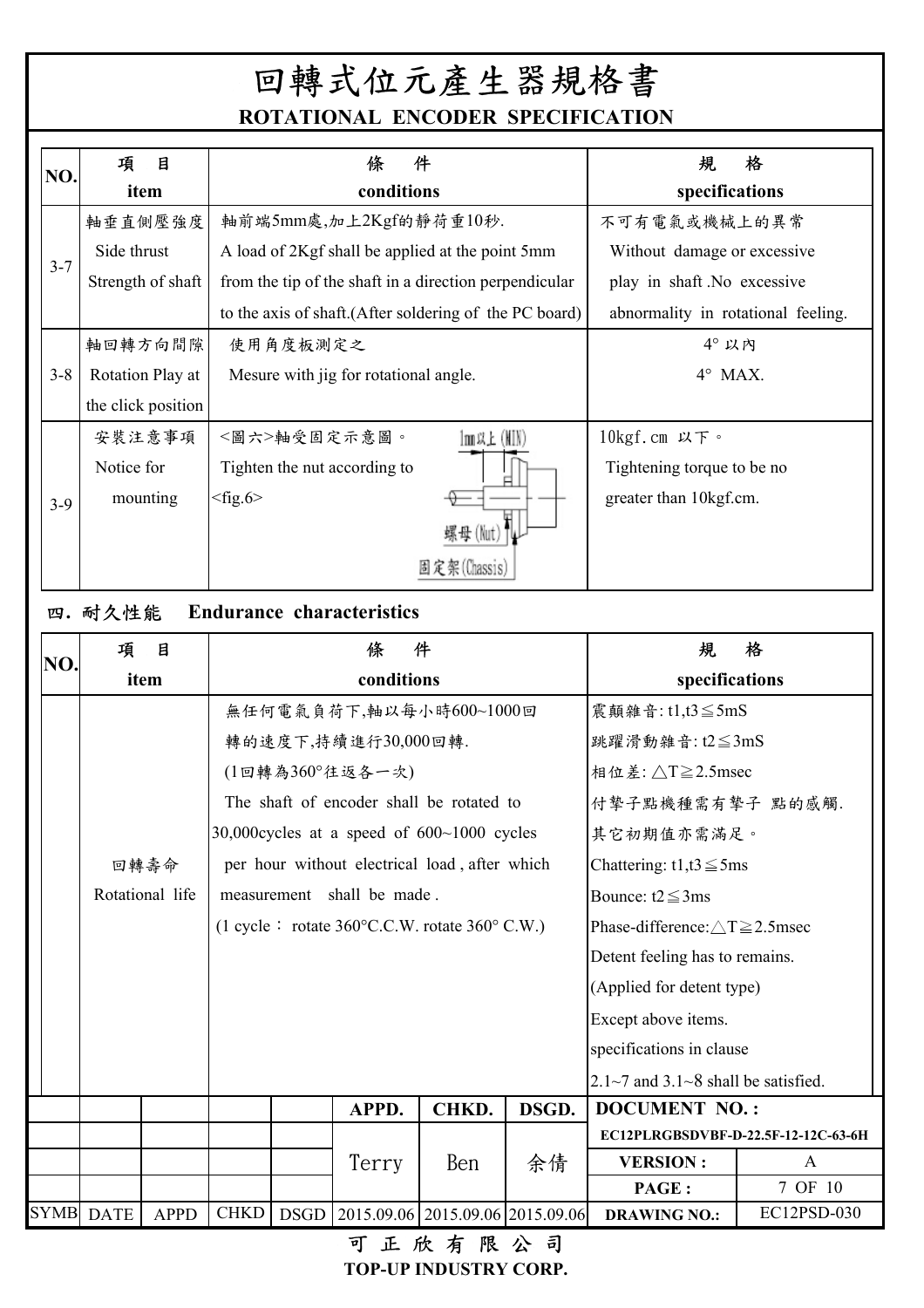|             | 五. 焊錫耐熱性                   | <b>Soldering condition</b> |             |                                                                                                                                            |                                                           |                                                 |                                                               |                                     |
|-------------|----------------------------|----------------------------|-------------|--------------------------------------------------------------------------------------------------------------------------------------------|-----------------------------------------------------------|-------------------------------------------------|---------------------------------------------------------------|-------------------------------------|
| NO.         | 目<br>項                     |                            |             | 條                                                                                                                                          | 件                                                         |                                                 | 規                                                             | 格                                   |
|             | item                       |                            |             | conditions                                                                                                                                 |                                                           |                                                 |                                                               | specifications                      |
|             | 人工手焊                       |                            |             | 溫度350℃以下,時間3秒鐘以內.                                                                                                                          |                                                           |                                                 |                                                               |                                     |
| $5 - 1$     | Manual                     |                            |             |                                                                                                                                            | Bit temperature of soldering iron : $350^{\circ}$ or less |                                                 |                                                               | 不可發生絕緣體變形,破損以及                      |
|             | Soldering                  |                            |             |                                                                                                                                            | Application time of soldering iron: 3sec. Max.            |                                                 | 感觸異常.                                                         |                                     |
|             |                            |                            |             | 使用基板:tl.6兩面銅泊積層板.<br>Printed wiring board: Single-sided copper clad<br>laminate board with thickness of 1.6mm.<br>助焊劑:發泡式助焊機內置比重0.82以上的助焊劑 |                                                           | excessive abnormality in<br>rotational feeling. | There shall be no deformation<br>or cracks in molded part. No |                                     |
|             |                            | 發泡面高度為基板板厚之2/3。            |             |                                                                                                                                            |                                                           |                                                 |                                                               |                                     |
|             |                            | Flux:                      |             |                                                                                                                                            |                                                           |                                                 |                                                               |                                     |
| $5 - 2$     | 動焊錫<br>自                   |                            |             | * Specific gravity: 0.82 or more.                                                                                                          |                                                           |                                                 |                                                               |                                     |
|             | Dip soldering              |                            |             |                                                                                                                                            | * Flux shall be applied to the board using a              |                                                 |                                                               |                                     |
|             |                            |                            |             | bubble foaming type fluxed.                                                                                                                |                                                           |                                                 |                                                               |                                     |
|             |                            |                            |             |                                                                                                                                            | * The board shall be soaked in the flux bubble            |                                                 |                                                               |                                     |
|             |                            |                            |             | only to the 2/3 of its thickness.                                                                                                          |                                                           |                                                 |                                                               |                                     |
|             |                            |                            |             |                                                                                                                                            | 預熱條件:基板表面溫度100°C以下,時間2分鐘以內                                |                                                 |                                                               |                                     |
|             |                            | Preheating:                |             |                                                                                                                                            |                                                           |                                                 |                                                               |                                     |
|             |                            |                            |             |                                                                                                                                            | * Surface temperature of board : 100°C or less.           |                                                 |                                                               |                                     |
|             |                            |                            |             | $*$ Preheating time: within 2 min.                                                                                                         |                                                           |                                                 |                                                               |                                     |
|             |                            |                            |             |                                                                                                                                            | 焊錫爐條件:溫度260±5°C,時間5±1秒。                                   |                                                 |                                                               |                                     |
|             |                            | Soldering:                 |             |                                                                                                                                            |                                                           |                                                 |                                                               |                                     |
|             |                            |                            |             | $\ast$ Solder temperature : 260±5°C                                                                                                        |                                                           |                                                 |                                                               |                                     |
|             |                            |                            |             | $*$ Immersion time : 5±1 sec.                                                                                                              |                                                           |                                                 |                                                               |                                     |
|             |                            |                            |             | 以上工程以一次或雨次為宜。                                                                                                                              |                                                           |                                                 |                                                               |                                     |
|             |                            |                            |             |                                                                                                                                            | Apply the above soldering process for 1 or 2 times.       |                                                 |                                                               |                                     |
|             |                            |                            |             |                                                                                                                                            |                                                           |                                                 |                                                               |                                     |
|             |                            |                            |             | APPD.                                                                                                                                      | CHKD.                                                     | DSGD.                                           | <b>DOCUMENT NO.:</b>                                          |                                     |
|             |                            |                            |             |                                                                                                                                            |                                                           |                                                 |                                                               | EC12PLRGBSDVBF-D-22.5F-12-12C-63-6H |
|             |                            |                            |             | Terry                                                                                                                                      | Ben                                                       | 余倩                                              | <b>VERSION:</b>                                               | $\mathbf{A}$                        |
|             |                            |                            |             |                                                                                                                                            |                                                           |                                                 | PAGE :                                                        | 8 OF 10                             |
| <b>SYMB</b> | <b>DATE</b><br><b>APPD</b> | <b>CHKD</b>                | <b>DSGD</b> |                                                                                                                                            | 2015.09.06 2015.09.06 2015.09.06                          |                                                 | <b>DRAWING NO.:</b>                                           | EC12PSD-030                         |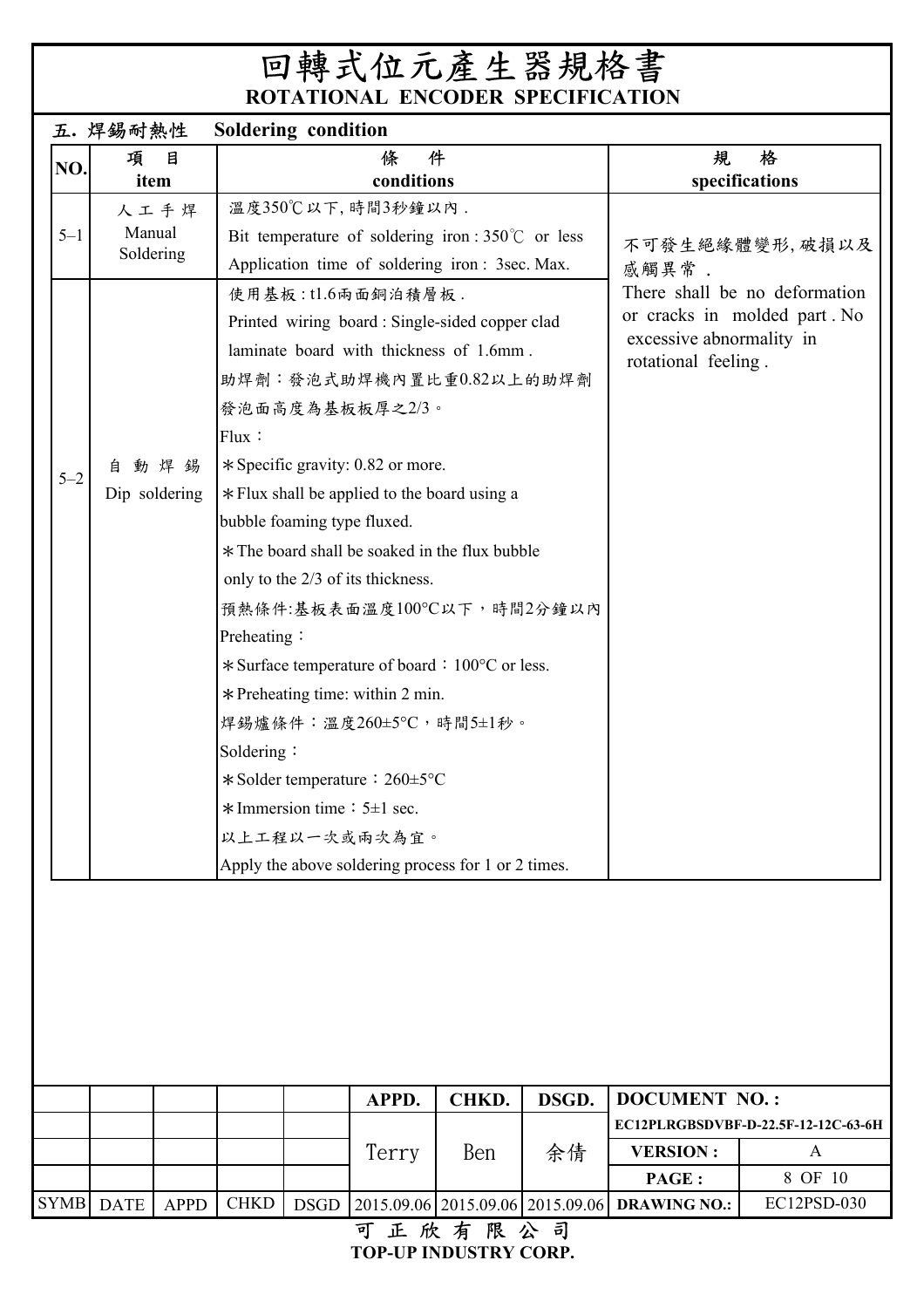# **SWITCHES SPECIFICATIONS**

| 6. 開關電氣性能 Switch Electrical characteristics |                                                                                  |  |                                                                                                                                                                                                  |                                                                                                   |                           |                                                               |                                                     |
|---------------------------------------------|----------------------------------------------------------------------------------|--|--------------------------------------------------------------------------------------------------------------------------------------------------------------------------------------------------|---------------------------------------------------------------------------------------------------|---------------------------|---------------------------------------------------------------|-----------------------------------------------------|
| NO.                                         | 目<br>項                                                                           |  | 試驗條件                                                                                                                                                                                             |                                                                                                   |                           | 格<br>規                                                        |                                                     |
|                                             | <b>Item</b>                                                                      |  | <b>Test conditions</b>                                                                                                                                                                           |                                                                                                   |                           | <b>Specifications</b>                                         |                                                     |
| $6 - 1$                                     | 接觸阻抗<br>Contact resistance voltage drop method.                                  |  | 以D.C.定電流電壓降下法測定之。<br>Measured by decides the electric current D.C.                                                                                                                               |                                                                                                   |                           | $100$ mΩ以下 (MAX)                                              |                                                     |
| $6 - 2$                                     | 震顛雜音<br>Chattering                                                               |  | 一週期動作(OFF-ON-OFF)為1秒鐘。<br>Switch is operated at the rate of 1 cycle 1 sec.<br>The 1 cycle shall be OFF-ON-OFF.                                                                                   |                                                                                                   |                           | 10 msec以下 (MAX)                                               |                                                     |
| $6 - 3$                                     | 電<br>耐<br>壓<br>Dielectric shrength A voltage of 300V A.C. shall be applied for 1 |  | 端子與固定板間外加A.C. 300V 1分鐘或外加<br>A.C.360V 2秒鐘測定。(Leak電流: 1mA)<br>min or a voltage of 360V A.C. shall be applied<br>for 2 sec between individual terminals and<br>attaching plate.(Leak current: 1mA) | 無損傷,變形或絕緣破壞現象。<br>Without damage to parts arcing or breakdown.                                    |                           |                                                               |                                                     |
| $6 - 4$                                     | 絕緣阻抗<br>insulation<br>resistance                                                 |  | 外加D.C. 250V於端子與固定板間。<br>which a voltage of 250V D.C. is applied                                                                                                                                  | Measurement shall be made under the condition<br>between individual terminals and attaching plate | plate : $100M\Omega$ MIN. | 端子與固定板間100MΩ以上。<br>Between individual terminals and attaching |                                                     |
|                                             | 定格容量<br>(抵抗負荷)                                                                   |  |                                                                                                                                                                                                  |                                                                                                   |                           | D.C.5V 10mA                                                   |                                                     |
| $6 - 5$                                     | Switch rating<br>(Resistor load)                                                 |  |                                                                                                                                                                                                  |                                                                                                   |                           |                                                               |                                                     |
|                                             | 備註:軸與開關端子間絕緣。                                                                    |  |                                                                                                                                                                                                  |                                                                                                   |                           |                                                               |                                                     |
|                                             | Note: Shaft is insulated from switch terminal.                                   |  |                                                                                                                                                                                                  |                                                                                                   |                           |                                                               |                                                     |
|                                             | 7. 開關機械性能 Switch Mechanical characteristics                                      |  |                                                                                                                                                                                                  |                                                                                                   |                           |                                                               |                                                     |
| NO.                                         | 項<br>目                                                                           |  | 試驗條件                                                                                                                                                                                             |                                                                                                   |                           | 格<br>規                                                        |                                                     |
| $7 - 1$                                     | <b>Item</b><br>開關回路<br>接點數<br>Contact                                            |  | <b>Test conditions</b>                                                                                                                                                                           |                                                                                                   |                           | <b>Specifications</b><br>單極單投 (PUSH ON)<br>S.P.S.T (PUSH ON)  |                                                     |
| $7 - 2$                                     | arrangement<br>開關移動量<br>Switch stroke                                            |  |                                                                                                                                                                                                  |                                                                                                   |                           | $0.5$ (+0/-0.3) mm                                            |                                                     |
|                                             | 開關作動力<br>Switch strength                                                         |  |                                                                                                                                                                                                  |                                                                                                   |                           | $450 \pm 200 \text{gf}$                                       |                                                     |
| $7 - 3$                                     |                                                                                  |  |                                                                                                                                                                                                  |                                                                                                   |                           |                                                               |                                                     |
|                                             |                                                                                  |  | APPD.                                                                                                                                                                                            | CHKD.                                                                                             | DSGD.                     | <b>DOCUMENT NO.:</b>                                          |                                                     |
|                                             |                                                                                  |  |                                                                                                                                                                                                  |                                                                                                   |                           |                                                               |                                                     |
|                                             |                                                                                  |  | Terry                                                                                                                                                                                            | Eddie                                                                                             | 余倩                        | <b>VERSION:</b>                                               | CC12PLRGBSDVBF-D-22.5F-12-12C-63-6H<br>$\mathbf{A}$ |
|                                             |                                                                                  |  |                                                                                                                                                                                                  |                                                                                                   |                           | PAGE:                                                         | 9 OF 10                                             |

可正欣有限公司 **TOP-UP INDUSTRY CORP.**